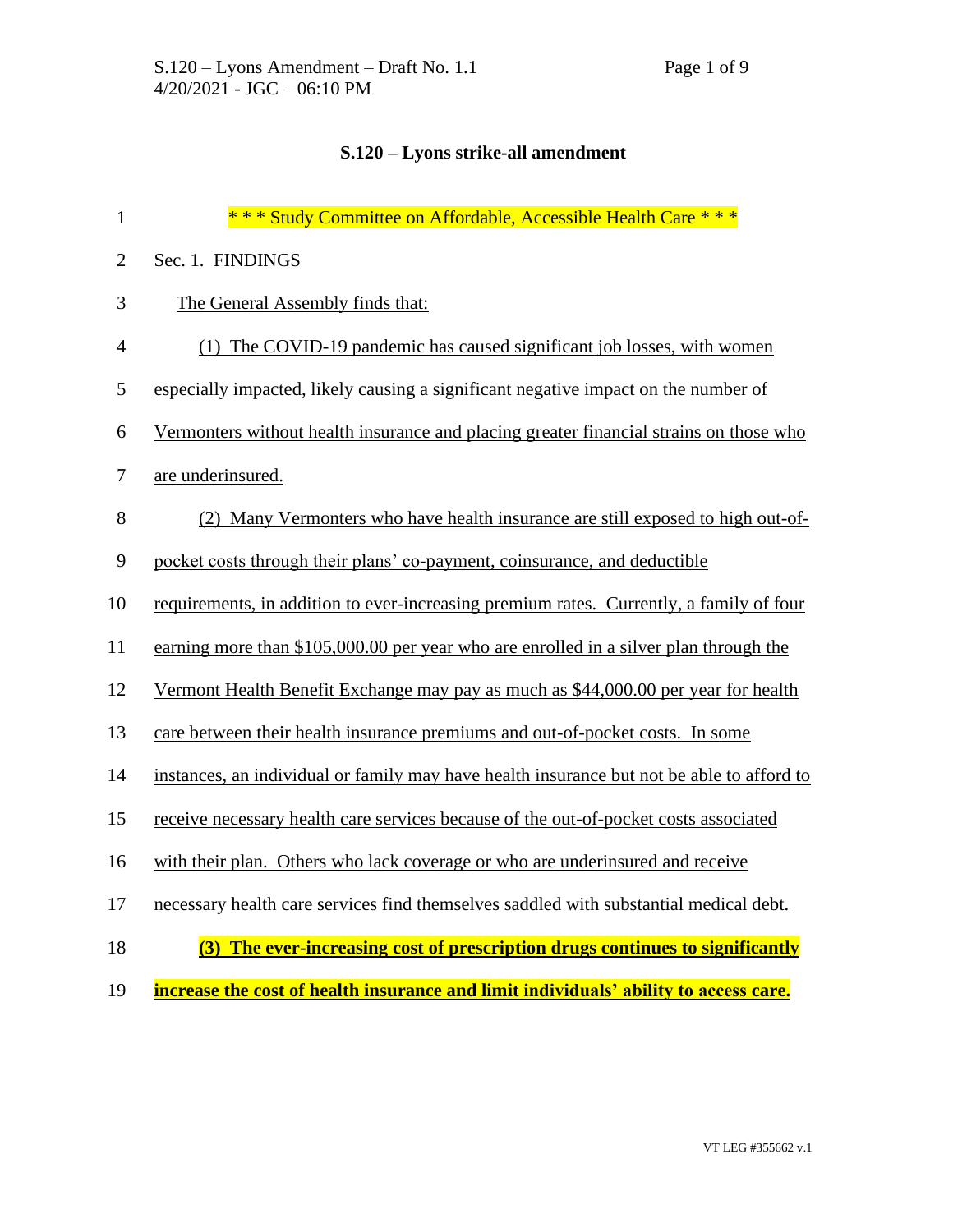| $\mathbf{1}$   | (4) Employers across the State, including local municipalities and school                   |
|----------------|---------------------------------------------------------------------------------------------|
| $\mathbf{2}$   | districts, small businesses, and community organizations, face significant and persistent   |
| 3              | budget pressures due to the increasing cost of health care coverage for their employees.    |
| $\overline{4}$ | (5) Hundreds of Vermonters lack access to any health insurance coverage due to              |
| 5              | their citizenship or immigration status, and many younger adults cannot afford to           |
| 6              | purchase adequate health insurance coverage.                                                |
| $\tau$         | (6) Vermont is facing a significant shortage of health care providers, especially           |
| 8              | primary care physicians and nursing professionals, in many areas of the State.              |
| 9              | The Biden Administration has indicated interest in using its demonstration<br>(7)           |
| 10             | and waiver authorities to partner with states to pursue certain reforms that cannot be      |
| 11             | accomplished through Congress. The Administration has signaled that it may be open          |
| 12             | to working with interested states to test strategies such as an expanded public option for  |
| 13             | health coverage.                                                                            |
| 14             | Sec. 2. JOINT LEGISLATIVE HEALTH CARE AFFORDABILITY STUDY                                   |
| 15             | COMMITTEE ON AFFORDABLE, ACCESSIBLE HEALTH CARE;                                            |
| 16             | <b>REPORT</b>                                                                               |
| 17             | (a) Creation. There is created the <b>Joint Legislative Health Care Affordability</b> Study |
| 18             | Committee on Affordable, Accessible Health Care to explore opportunities to make            |
| 19             | health care more affordable for Vermont residents and employers.                            |
| 20             | (b) Membership. The Committee shall be composed of the following six members:               |
| 21             | (1) three current members of the House of Representatives, not all from the same            |
| 22             | political party, who shall be appointed by the Speaker of the House; and                    |
|                |                                                                                             |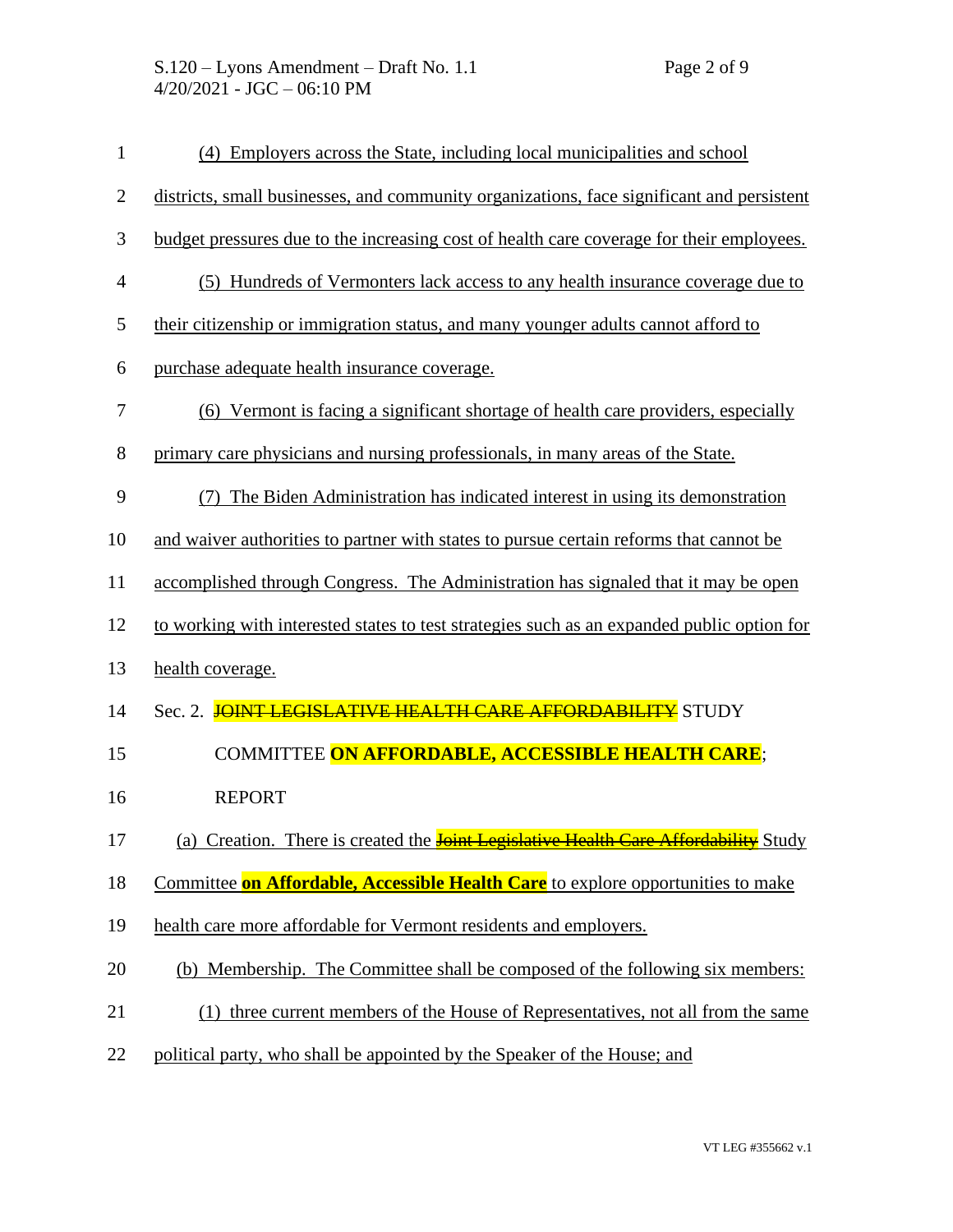| $\mathbf{1}$   | (2) three current members of the Senate, not all from the same political party,          |
|----------------|------------------------------------------------------------------------------------------|
| $\overline{c}$ | who shall be appointed by the Committee on Committees.                                   |
| 3              | (c) Powers and duties. The Committee shall explore opportunities to make health          |
| $\overline{4}$ | care, including prescription drugs, more affordable for Vermont residents and            |
| 5              | employers, including identifying potential opportunities to leverage federal flexibility |
| 6              | and financing and to expand existing public health care programs. The Committee          |
| $\tau$         | shall consider the following:                                                            |
| $8\,$          | (1) the long-term trends in out-of-pocket costs in Vermont in individual and             |
| 9              | small group health insurance plans and in large group health insurance plans;            |
| 10             | (2) the efficacy of Vermont's All-Payer Accountable Care Organization Model              |
| 11             | and the changes to the Model that would be necessary to make health care more            |
| 12             | affordable for Vermonters or whether an alternative model may be more effective how      |
|                |                                                                                          |
| 13             | alignment of Medicaid, Medicare, and private insurance patient care management           |
| 14             | rules and guidelines affect access to and affordability of care, including access to     |
| 15             | referrals for extended care, counseling, and social services;                            |
| 16             | (3) the extent to which Vermont's uninsured rate may have increased during the           |
| 17             | COVID-19 pandemic and the specific causes of any such increase;                          |
| 18             | (4) opportunities to decrease health care disparities, especially those highlighted      |
| 19             | by the COVID-19 pandemic and those attributable to a lack of access to affordable        |
| 20             | health care services; and                                                                |
| 21             | (5) opportunities made available by the Biden Administration to expand access            |
| 22             | to affordable health care through existing public health care programs or through the    |
| 23             | creation of new or expanded public option programs, including the potential for          |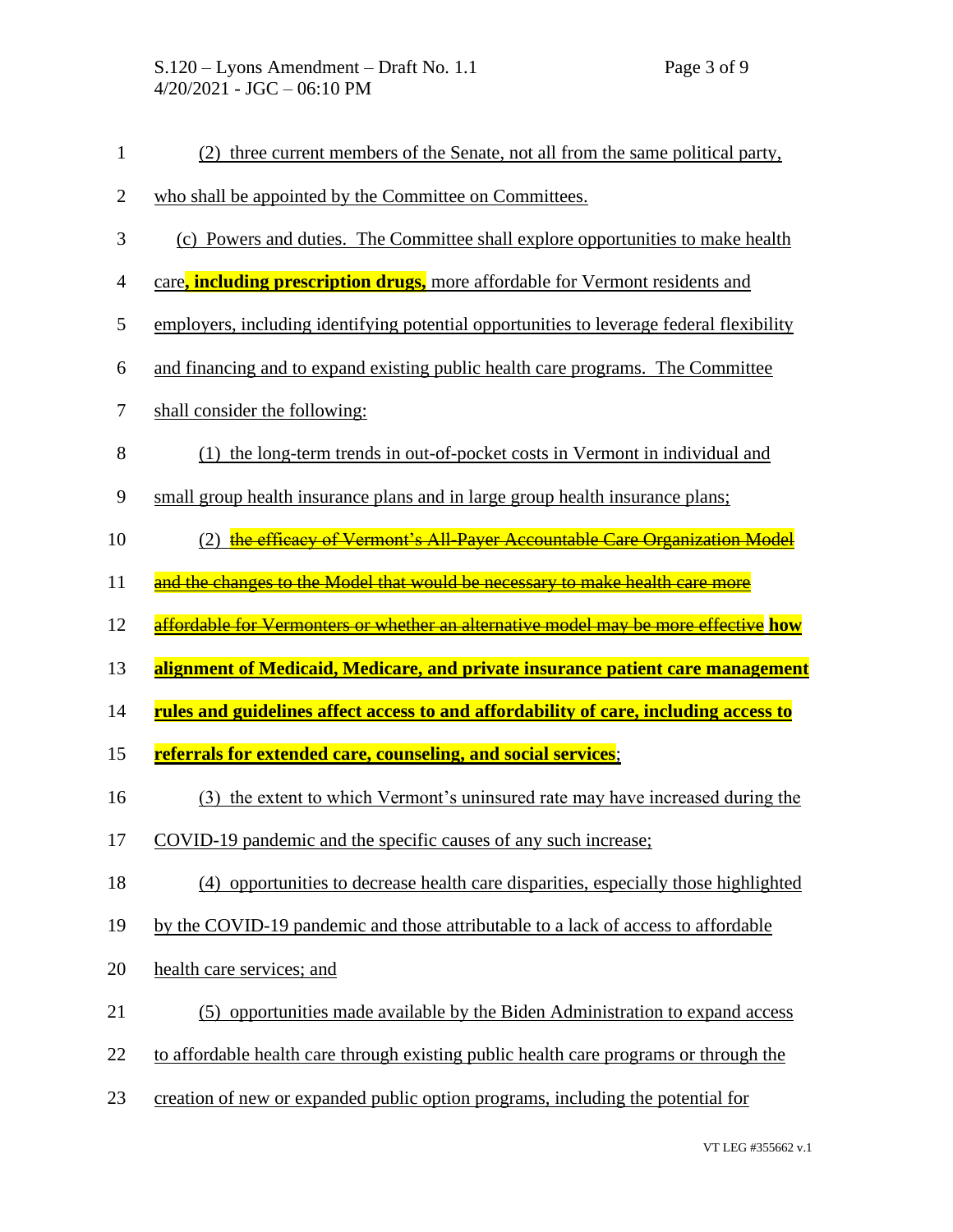| $\mathbf{1}$             | expanding Medicare to cover individuals between 50 and 64 years of age and for        |
|--------------------------|---------------------------------------------------------------------------------------|
| $\mathbf{2}$             | expanding Vermont's Dr. Dynasaur program to cover individuals up to 26 years of age   |
| 3                        | to align with the young adult coverage under the Affordable Care Act.                 |
| $\overline{\mathcal{A}}$ | (d) Public engagement. In order to gain a fuller understanding of the impact of       |
| 5                        | health care affordability issues on Vermont residents, the Committee shall:           |
| 6                        | (1) Solicit input from a wide range of stakeholders, including health care            |
| $\boldsymbol{7}$         | providers; health care administrators; Vermonters who lack health insurance or who    |
| $8\,$                    | have inadequate health coverage; employers; labor unions; members of the New          |
| $\mathbf{9}$             | American and Black, Indigenous, and People of Color communities; Vermonters with      |
| 10                       | low income; and older Vermonters.                                                     |
| 11                       | (2) Beginning on or before September 15, 2021, hold not less than eight public        |
| 12                       | hearings, each in a different Vermont county, to gather information from stakeholders |
| 13                       | and other members of the public. Public hearings may be held in person or by remote   |
| 14                       | means. Each public hearing shall begin with a panel discussion involving Committee    |
| 15                       | members and local stakeholders selected by the Committee and shall include an         |
| 16                       | opportunity for public testimony. A summary of the findings from these field hearings |
| 17                       | shall be included as an appendix to the Committee's report.                           |
| 18                       | (e) Assistance. The Committee, through the Joint Fiscal Office, shall hire a          |
| 19                       | consultant to coordinate the Committee's work. In addition, the Committee shall have  |
| 20                       | the administrative, technical, and legal assistance of the Office of Legislative      |
| 21                       | Operations, the Office of Legislative Counsel, and the Joint Fiscal Office.           |
| 22                       | (f) Report. On or before January 15, 2022, the Committee shall present to the         |
| 23                       | General Assembly its findings and recommendations regarding the most cost-effective   |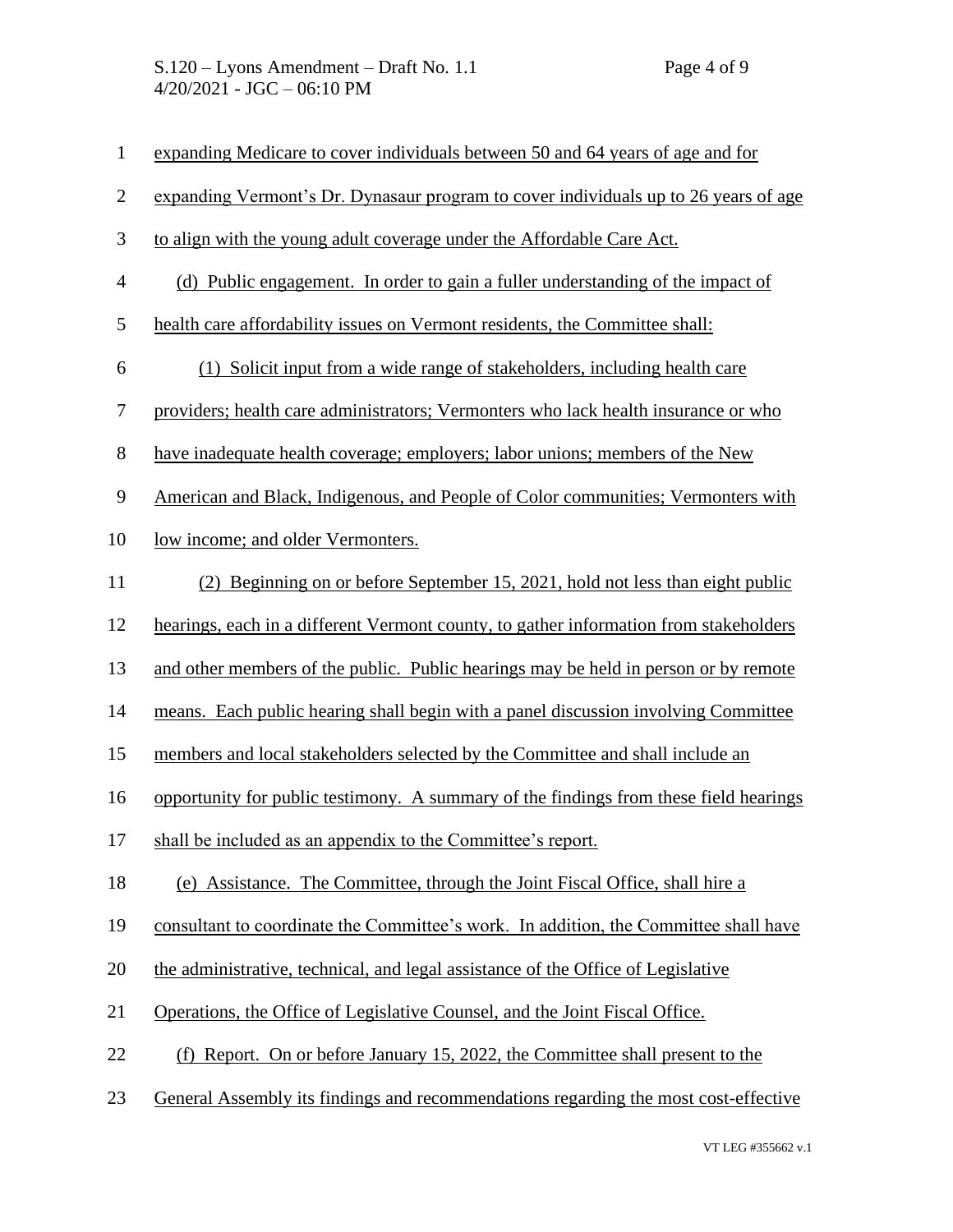- ways to expand access to affordable health care for Vermonters without health
- insurance and those facing high health care costs and the various options available to
- implement these recommendations.
- (g) Meetings.
- (1) The first meeting of the Committee shall occur on or before July 1, 2021.
- (2) The Committee shall select House and Senate co-chairs from among its
- members at its first meeting. The Co-Chairs shall alternate acting as Chair at
- Committee meetings.
- (3) A majority of the Committee's membership shall constitute a quorum.
- (4) The Committee shall cease to exist on January 15, 2022.
- (h) Compensation and reimbursement. For attendance at meetings during
- adjournment of the General Assembly, the members of the Committee shall be entitled
- to per diem compensation and reimbursement of expenses pursuant to 2 V.S.A. § 23 for
- not more than 12 meetings. These payments shall be made from monies appropriated
- to the General Assembly.
- (i) Appropriation. The sum of \$175,000.00 is appropriated to the Joint Fiscal Office
- from the General Fund in fiscal year 2022 for a consultant to coordinate the activities of
- the Committee and to cover related costs of actuarial analyses, research meetings, and
- the per diem compensation and reimbursement of expenses for members of the

Committee.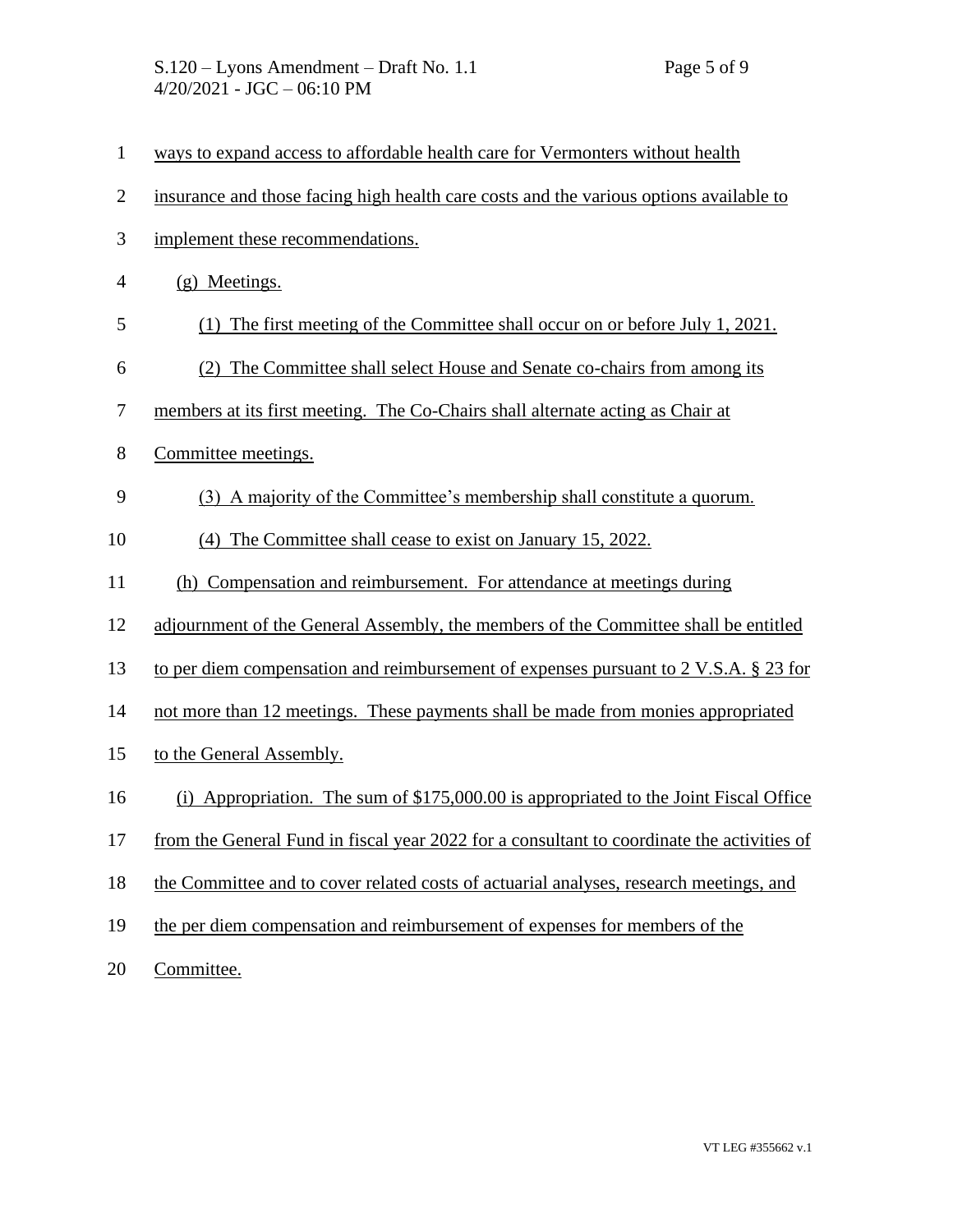- \* \* \* Accountable Care Organizations; Data Collection; Access to Records \* \* \*
- Sec. 3. 18 V.S.A. § 9574 is added to read: **(S.132, Sec. 5)**
- § 9574. DATA COLLECTION AND ANALYSIS
- (a) An accountable care organization shall collect and analyze clinical data
- regarding patients' age, health condition or conditions, health care services received,
- and clinical outcomes in order to determine the quality of the care provided to its
- attributed patients, implement targeted quality improvement measures, and ensure
- proper care coordination and delivery across the continuum of care.
- (b) An accountable care organization shall provide the results of its quality analyses
- 10 pursuant to subsection (a) of this section to the Green Mountain Board to enable the
- 11 Board to determine the amounts of the ACO's value-based payments to participating
- 12 providers in accordance with subsection 9384(a) of this title and to calculate
- 13 appropriate allocations of shared savings for distribution among participating providers
- 14 in accordance with subsection 9384(b) of this title.
- Sec. 4. 18 V.S.A. § 9575 is added to read: **(S.132, Sec. 6)**
- § 9575. ACCESS TO RECORDS
- An accountable care organization certified pursuant to section 9382 of this title shall
- make available to the Office of the Auditor of Accounts all records of the accountable
- care organization, and any affiliated entity, that the Auditor, in his or her discretion and
- upon his or her request, determines are needed to enable the Office of the Auditor of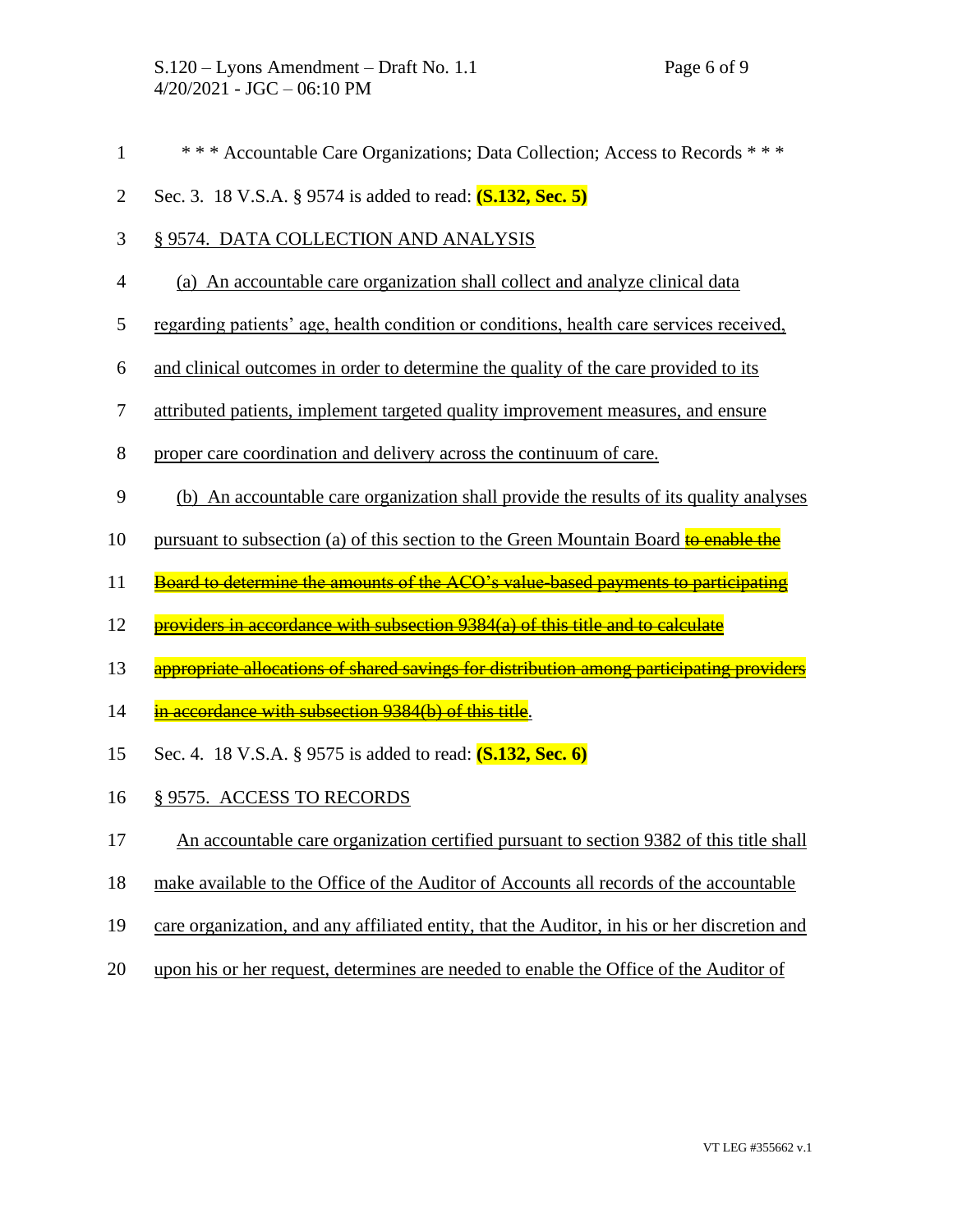| $\mathbf{1}$   | Accounts to audit the accountable care organization's financial statements, receipt and    |
|----------------|--------------------------------------------------------------------------------------------|
| $\overline{2}$ | use of federal and State monies, and performance as set forth in 32 V.S.A. § 163.          |
| 3              | *** Health Insurance Coverage for Hearing Aids ***                                         |
| $\overline{4}$ | *** State Health Improvement Plan ***                                                      |
| 5              | Sec. 5. 18 V.S.A. § 9405(a) is amended to read: (S.132, Sec. 15)                           |
| 6              | (a) The Secretary of Human Services or designee Commissioner of Health, in                 |
| $\overline{7}$ | consultation with the Chair of the Green Mountain Care Board and health care               |
| $8\,$          | professionals and after receipt of public comment, shall adopt a State Health              |
| 9              | Improvement Plan that sets forth the health goals and values for the State. The            |
| 10             | Secretary Commissioner may amend the Plan as the Secretary Commissioner deems              |
| 11             | necessary and appropriate. The Plan shall include health promotion, health protection,     |
| 12             | nutrition, and disease prevention priorities for the State; identify available human       |
| 13             | resources as well as human resources needed for achieving the State's health goals and     |
| 14             | the planning required to meet those needs; identify gaps in ensuring equal access to       |
| 15             | appropriate mental health care that meets standards of quality, access, and affordability  |
| 16             | equivalent to other components of health care as part of an integrated, holistic system of |
| 17             | care; and identify geographic parts of the State needing investments of additional         |
| 18             | resources in order to improve the health of the population. Copies of the Plan shall be    |
| 19             | submitted to members of the Senate Committee on Health and Welfare and the House           |
| 20             | Committee on Health Care.                                                                  |
| 21             | Sec. 6. STATE HEALTH IMPROVEMENT PLAN; REPORT                                              |
| 22             | On or before January 15, 2022, the Commissioner of Health shall submit copies of           |
| 23             | the current State Health Improvement Plan, along with any updates to the Plan and a        |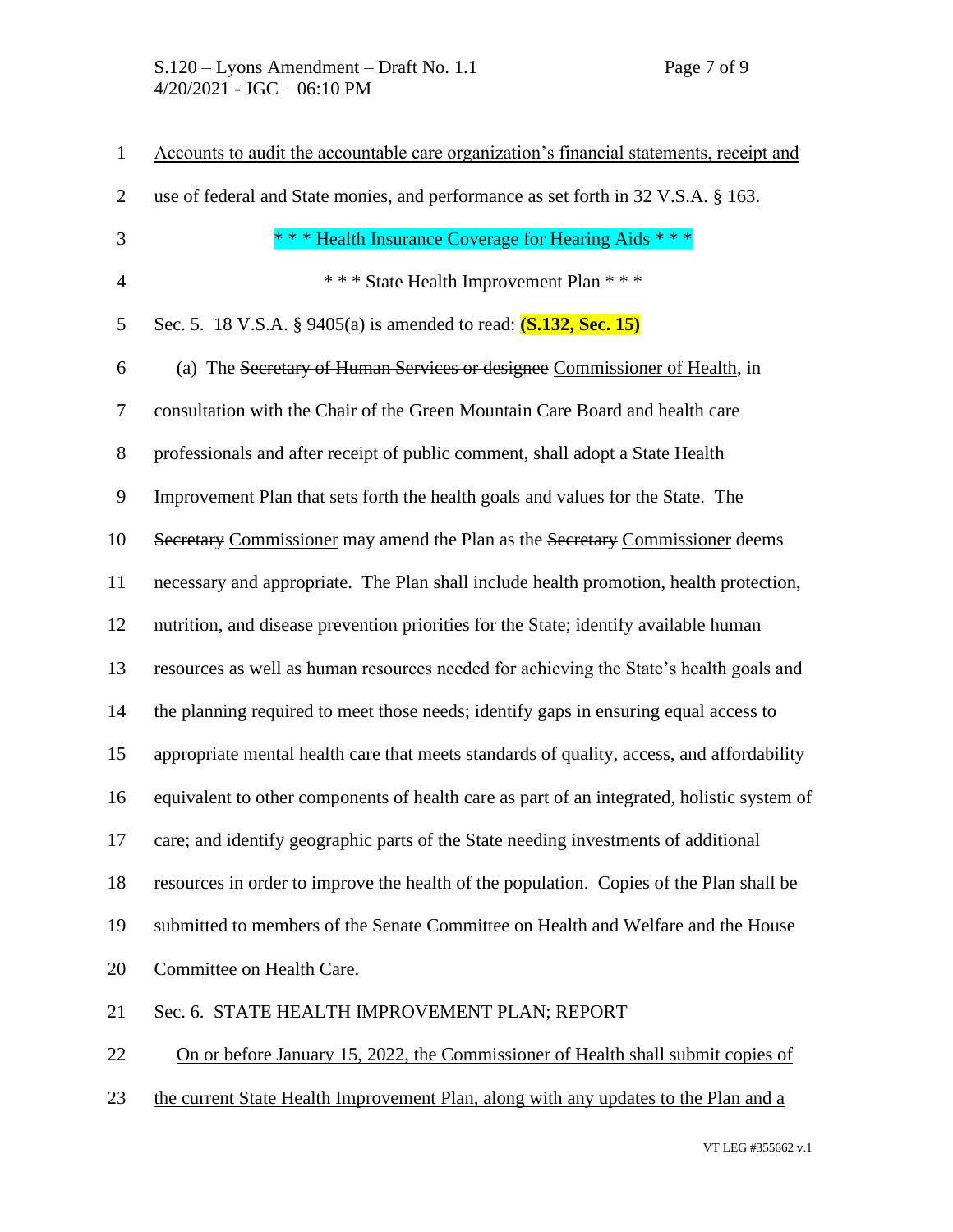| $\mathbf{1}$   | timeline for adoption of a new State Health Improvement Plan, to the House                |
|----------------|-------------------------------------------------------------------------------------------|
| $\overline{2}$ | Committees on Health Care and on Human Services and the Senate Committee on               |
| 3              | Health and Welfare.                                                                       |
| $\overline{4}$ | *** Additional Reports ***                                                                |
| 5              | Sec. 7. GREEN MOUNTAIN CARE BOARD; HEALTH INSURANCE;                                      |
| 6              | <b>ADMINISTRATIVE EXPENSES; REPORT (S.132, Sec. 16)</b>                                   |
| 7              | On or before January 15, 2022, the Green Mountain Care Board shall provide to the         |
| 8              | House Committee on Health Care and the Senate Committees on Health and Welfare            |
| 9              | and on Finance an analysis of the increases in health insurers' administrative expenses   |
| 10             | over the most recent five-year period for which information is available and a            |
| 11             | comparison of those increases with increases in the Consumer Price Index.                 |
| 12             | Sec. 8. ACCOUNTABLE CARE ORGANIZATIONS; CARE COORDINATION;                                |
|                |                                                                                           |
| 13             | <b>REPORT</b> (S.132, Sec. 18)                                                            |
| 14             | On or before January 15, 2022, each accountable care organization certified pursuant      |
| 15             | to 18 V.S.A. § 9382 shall provide to the House Committee on Health Care and the           |
| 16             | Senate Committee on Health and Welfare a description of the accountable care              |
|                | organization's initiatives to connect primary care practices with social service          |
| 18             | providers, including the specific individuals or position titles responsible for carrying |
| 19             | out these care coordination efforts.                                                      |
| 20             | Sec. 9. PRIMARY CARE VISITS; COST-SHARING; REPORTS (S.132, Sec. 19)                       |
| 21             | (a) On or before January 15, 2022, the Department of Vermont Health Access, in            |
| 17<br>22       | consultation with the Department of Financial Regulation, health insurers, and other      |
| 23             | interested stakeholders, shall provide to the House Committee on Health Care and the      |